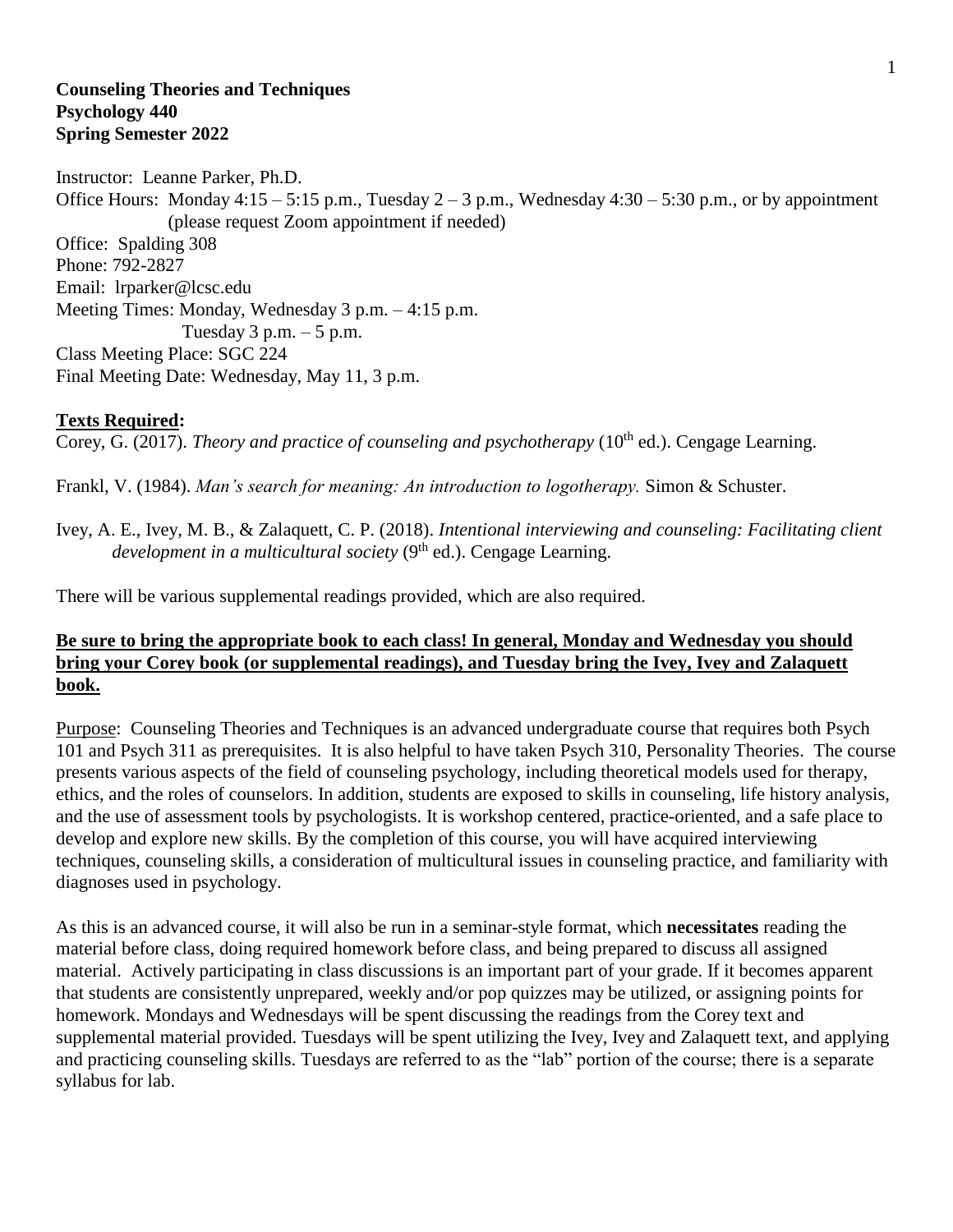#### Objectives:

- 1) Be able to compare and contrast theories of psychotherapy.
- 2) Increase ability to analyze case histories, including key psychological issues and treatment planning vis a vis various theoretical models.
- 3) Apply a model of psychotherapy to yourself, treating your life as a case history in which you explore key psychological issues.
- 4) Demonstrate proficiency with basic skills of the counseling process, e.g., empathy, active listening, role playing, confronting, interpretation, etc.
- 5) Understand and integrate that concepts and skills covered are used in a multicultural world, and can be adapted to facilitate communication, growth, and change in a range of multicultural contexts.

**COVID-19 Considerations:** Be aware that anything about the syllabus may change depending on evolving realities associated with the current pandemic. In general, you can expect that coursework scheduling will remain constant under normal circumstances. However, due to outside forces beyond the control of faculty and/or staff at LCSC, schedule and delivery modalities may change throughout the semester. While course times and meeting days should remain the same (excluding class cancellations), delivery modalities (face-to-face, virtual remote, online, etc.) may change due to extenuating circumstances. When circumstances warrant, assignment due dates or changes to assignments may be made. I will communicate such changes with students in a timely manner. Examples of extenuating circumstances include, but are not limited to: inclement weather, natural disaster, localized power outages, local or state directives, or instructor obligations (e.g., community or college service, professional development, injury/illness, etc.).

To maximize prevention and protection from the emerging variant(s), LC State is requiring all members of the campus community – regardless of vaccination status – to wear a face covering in indoor spaces where others are present. **This will continue in my courses regardless of changes made by LC State administration.**

**Thus, masks that cover both the nose and mouth must be worn in class.** You can take brief sips of any beverage that you might bring to class, but please do not eat food in class.

**At any point in the semester if you develop symptoms of COVID-19 or any other communicable illness,**  *do not attend any of your classes in person* **and contact the LCSC Student Health Center right away: (208) 792-2251**. Please email me right away, so that we can adjust your participation as needed.

While this isn't new territory anymore, let's all do our best to be patient and understand that if things don't always go exactly as planned, we will try to creatively problem-solve any issues that arise. We will also periodically check-in with each other to see how things are working for everyone and readjust as necessary. **Our flexibility and understanding in this ongoing, fluid process will help make this semester a success!**

# **Please check your LCSC email account at least once every day. It is the major way I communicate with you between class meetings.**

A note to persons with disabilities: If you need course adaptations or accommodations because of a disability, if you have emergency medical information to share with me, or if you need special arrangements in case the building must be evacuated, please make an appointment with me as soon as possible. My office location, office hours, phone number, and email address are noted above. I'm also happy to work with Accessibility Services here on the LCSC campus.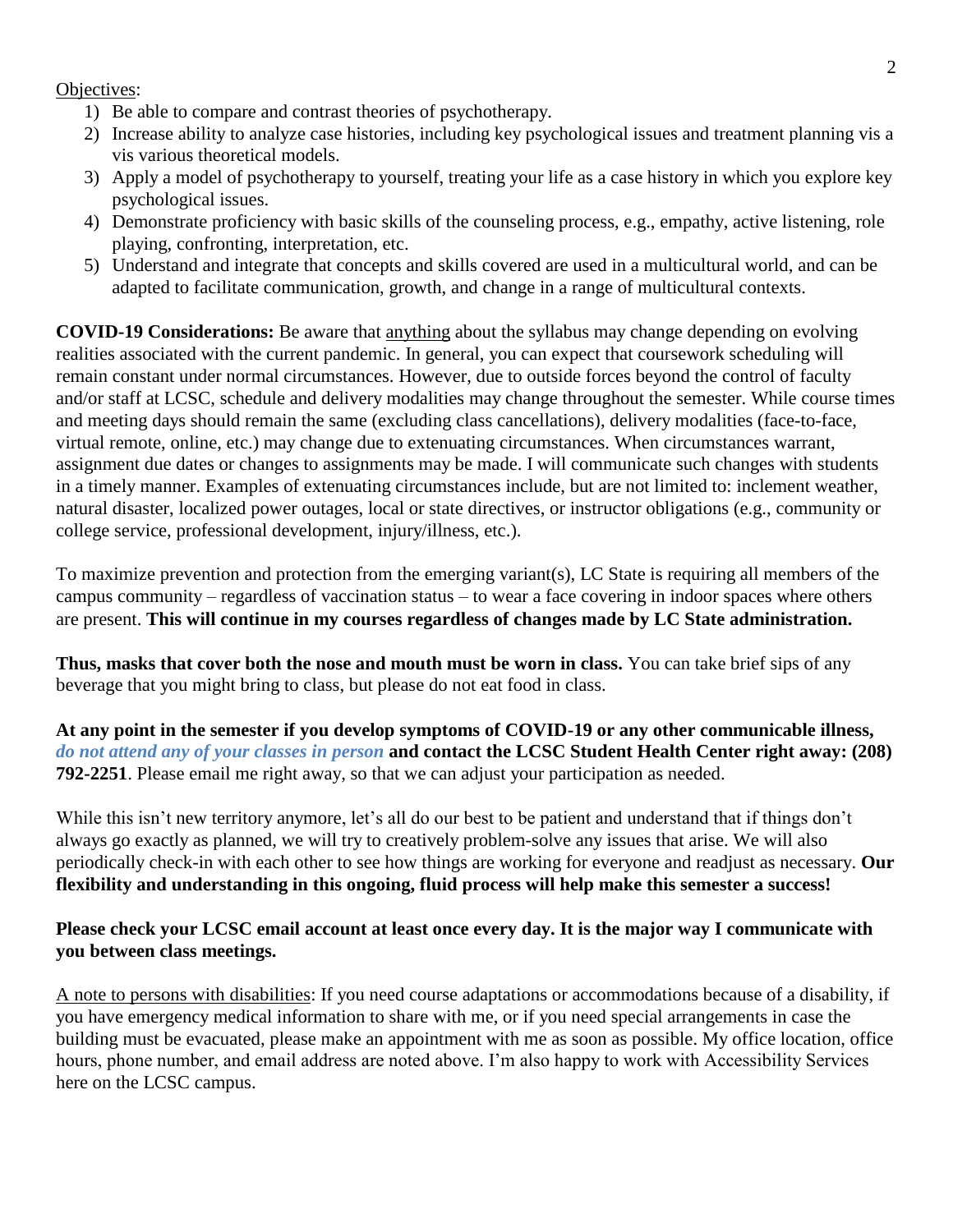#### Grading:

| Midterm and final exams<br>Life history<br>Analysis of life history<br>Class attendance $\&$ participation | 200 points (100 points each)<br>100 points (20 of which relate to grammar, punctuation, organization, etc.)<br>150 points<br>50 points (assessed in part by possession of completed homework in<br>class)                                                                               |  |  |  |
|------------------------------------------------------------------------------------------------------------|-----------------------------------------------------------------------------------------------------------------------------------------------------------------------------------------------------------------------------------------------------------------------------------------|--|--|--|
|                                                                                                            | 500 points total (approximately)                                                                                                                                                                                                                                                        |  |  |  |
| Lab exercises and tests                                                                                    | 300 points (50 points for attendance and participation [assessed in part by<br>possession of completed homework in class], 50 points for<br>midterm, 100 points for final, and 50 each for initial and<br>final videotape and review)<br>Explained in detail on supplementary syllabus. |  |  |  |

800 points, course total (approximately)

#### **Assignments may be modified at professor's discretion.**

| Grading: | $93 - 100\%$  | $= A$   | $77 - 79.9\%$     | $= C+$  |
|----------|---------------|---------|-------------------|---------|
|          | $90 - 92.9\%$ | $= A -$ | $73 - 76.9\%$     | $= C$   |
|          | $87 - 89.9\%$ | $= B+$  | $70 - 72.9\%$     | $= C$ - |
|          | $83 - 86.9\%$ | $=$ B   | $67 - 69.9\%$     | $= D+$  |
|          | $80 - 82.9\%$ | $=$ R-  | $60 - 66.9\%$     | $= D$   |
|          |               |         | 59% & below $=$ F |         |

#### Elaboration of assignments

**General**: All papers must be typed, with no more than 1 inch margins and 12 point font. Assignments must be turned in to me in hard copy form, unless otherwise specified. **As always, grammar/punctuation/spelling are important and count as part of the total grade on any assignment.** Late papers will be accepted for up to **3 days** after the assignment is due; 10% of the paper's worth will be taken for EACH day the paper is late (e.g., if a paper is 2 days late, 20% of the paper's worth will be deducted before any other grading). **No papers will be accepted more than 3 days late.** If not turning in a paper during class, take it to the Social Sciences Division office and place it in my mailbox, or in the box outside the Social Sciences Division door. All papers must be in APA format. Please note that APA format was revised in 2019 (7<sup>th</sup> edition). You must use the most recent revision. If you are not familiar with APA format, please see me.

### **Suggested or required paper lengths do not include cover page or reference page(s); abstract is not required.**

#### **There are no makeup exams.**

PLEASE NOTE: **I have a standing offer to briefly review any paper that has an upcoming due date and give you feedback about whether you are on the right track, improvements you could make, or anything else about which you have a question.** To exercise this option, you must give me no more than a 3 page excerpt to review at least a week before it is due, and it must be typed.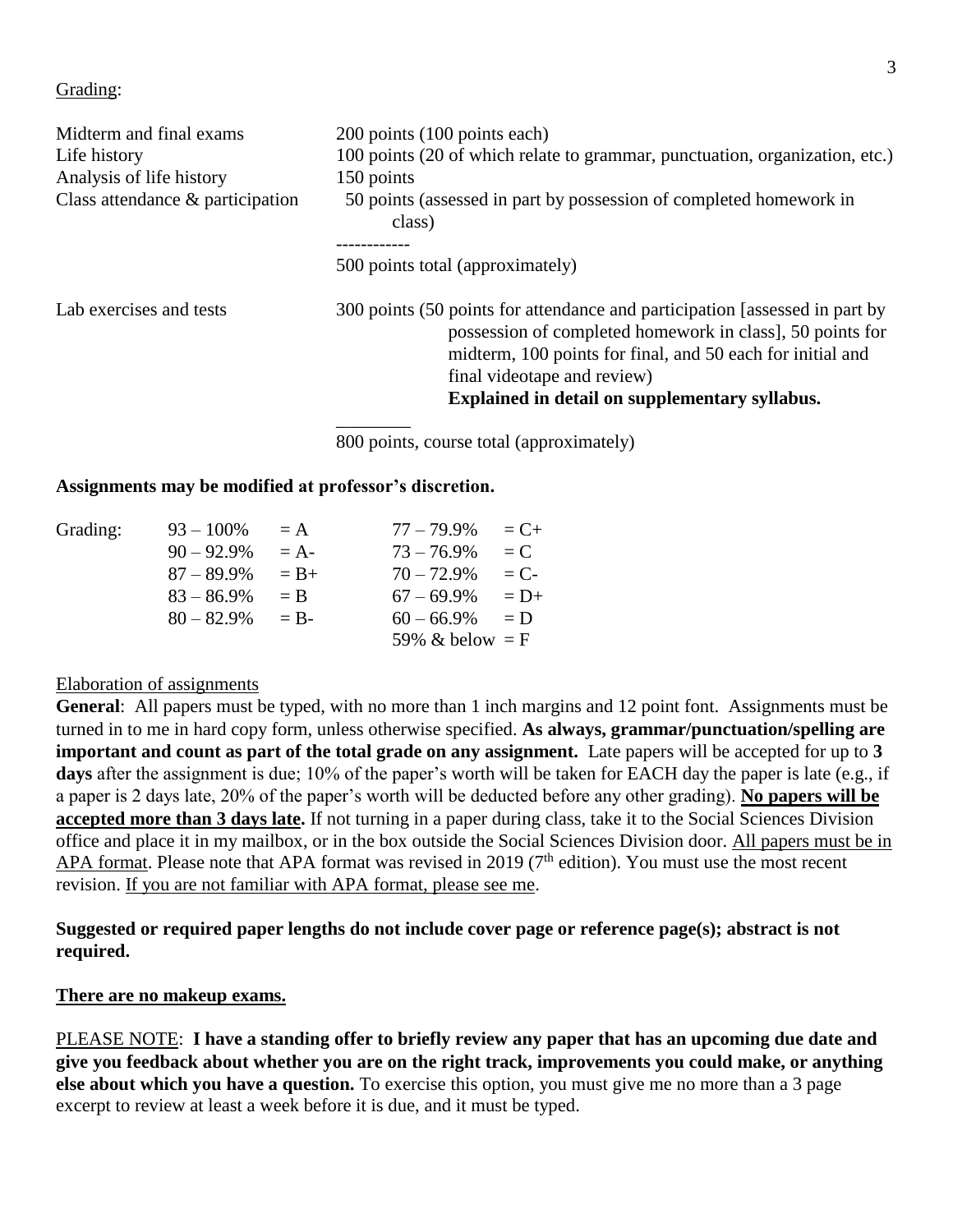**Note on attendance: You are responsible for anything covered in class during your absence. This includes lecture material, handouts, and any announcements or revisions made to the reading schedule. Please consult with a peer or myself when class is missed.**

**Classroom Etiquette**: All students enrolled in this course shall follow the tenets of common decency and acceptable behavior conducive to a positive learning environment. *Note: In this classroom, proper behavior conducive to a positive learning environment includes the stowing of all cell phones, iPads, laptops, and any other distracting electronic device. In other words, this class will be a "no technology zone." If you feel strongly that you need to have a device out during class, please discuss with me privately.*

## Elaboration of Assignments, Class Time

There will be 2 exams based on the Corey text and supplemental reading, one at midterm and the other the final exam. Each will be worth 100 points, and each will be essay. Questions will necessitate that you are familiar enough with the content of the readings and class discussions to apply and integrate the information. For example, you may be asked to compare and contrast 2-3 different theories, or list and discuss the important elements of an intake interview.

# **Homework will be sent by email.** *It is to be completed, printed out, and brought to class***. Attendance and participation are often assessed by the completion and in-class possession of assignments specific to each class. Check your email frequently!**

You are required to write an autobiography (your life history). The length of your life history will naturally vary given your age, but in no case should it be less than 15 pages.

You will turn in your life history before the analysis so that I can read it and give you feedback about what to consider and/or where to focus your analysis. We'll discuss ideas for how to best approach this assignment in class, but there is no one "right" way to do it.

You are also required to submit a minimum 10 page psychological analysis of your life history based on one of the theoretical models studied.

Your analysis of your life history is to be supplemented with **3 extra citations specific to that model** (that is, your text cannot be considered one of your extra citations). The supplementary reading is to increase the depth of your knowledge of the theory you have chosen to analyze your life. You may use **professional journal articles or books**, as long as they are related to the theory you have chosen. For most theories I can give you suggestions for supplementary reading if you have trouble finding some. **Two of the citations must be from current literature, i.e., not more than 10 years old. Web citations are not to be used unless they are from a peer-reviewed journal.** Given the likelihood you will have to use interlibrary loan, I strongly suggest you identify what you will need early in the semester and take steps to secure it.

\*\* I have an example of a high-quality life history analysis. I will not put this on reserve given the very personal nature of the writing, but I encourage you to come to my office to review it.

# Suggestions for Writing Papers and Criteria for Grading the Analysis

**Do not** give a summary of textbook or journal content. Demonstrate that you thoroughly understand the model you have chosen by using key concepts and theoretical assumptions to **explain and analyze your life**. This is why the life history is completed first; you use it as a foundation from which to draw when writing your analysis.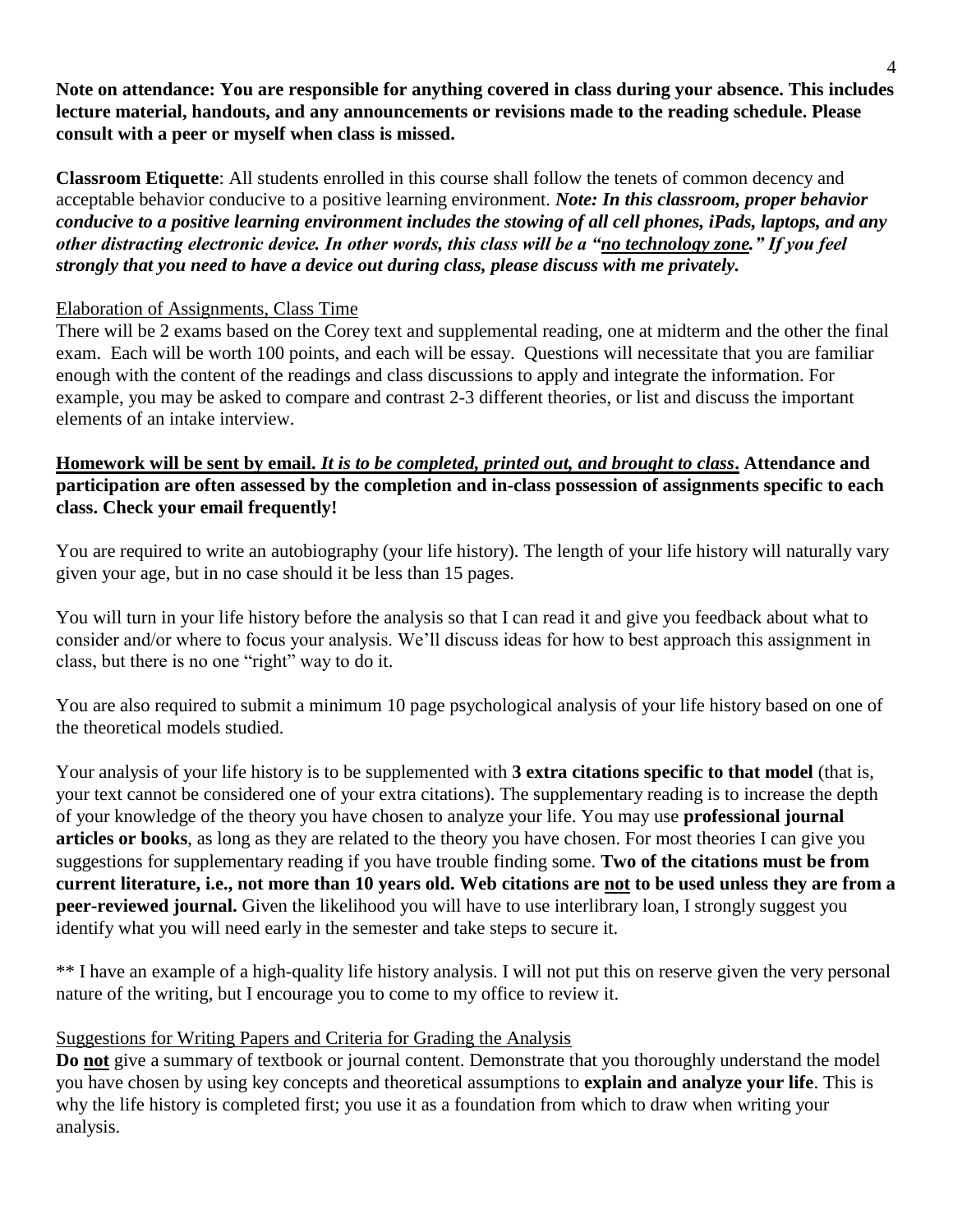# **The analysis will be graded according to the following criteria:**

## **a) quality writing skills (20 points)**

- Write using standard English.
- Use personal examples to support your points.
- Make sure your analysis reflects college-level writing skills, e.g., use complete sentences, develop your paragraphs, check your spelling, put together a paper that reflects quality.
- It is always a good idea to ask someone to proofread your paper.
- Always use APA style.

### **b) creativity and depth of thinking (40 points)**

Again, do not simply give a summary of the material you have researched. Write a paper that reflects your own uniqueness and ideas. You are **applying** a theoretical model to yourself, similar to what a therapist would do with a client. A few points to consider: How do you understand yourself using the concepts from the chosen theory? Where does the theory fail to explain who you are? Make it clear to me you have a thorough understanding of the theory and its assumptions/beliefs, and that you have thought about them extensively. It is better to analyze in-depth than spreading yourself too thin.

### **c) integration and application (40 points)**

Your papers should emphasize an integration of the various theoretical concepts underlying the theory, and an ability to apply the theory and principles to practice. Thus, you are not only demonstrating that you have a thorough understanding of the theory, but that you can take the information and apply it to a real-life situation, namely, **your life**. Make it clear to me you understand how this theory explains certain things about you and your life. Use examples when possible.

#### **d) organization (25 points)**

Make your paper logical and easy to follow. Use headings or a short title for different sections to increase organization. Transition sentences and paragraphs also increase organization, as well as introductory and summary paragraphs in appropriate places. Begin by stating your intent clearly and concisely in your opening paragraph. Have a solid and impactful concluding paragraph.

#### **e) development (25 points)**

Your analysis should be clear, concise, and specific (rather than global and generalized). Do not write in a general and abstract manner, or else it will be more difficult to follow your thinking and you will lose your focus. Develop your thoughts fully, concretely, and logically (rather than being rambling, vague, or wordy). Use examples when possible.

# **Some Words About Confidentiality, Class Discussions, and Interviewing**

In this course you are entering an experience that involves a fair amount of class discussion and practice interviewing. Naturally, in the course of these conversations, it is possible for a student colleague to say something personally important and confidential. *It is your duty and ethical responsibility to maintain confidentiality and trust*.

# **For Your Consideration in Your Class Discussions, Interviews, and in Your Autobiography**

You have the right and personal responsibility to only share of yourself what you feel comfortable sharing. All experiential exercises in this course are optional and you may stop participating in any experiential exercise you wish at any time without penalty. At the same time, if you find yourself not wishing to engage in the exercises,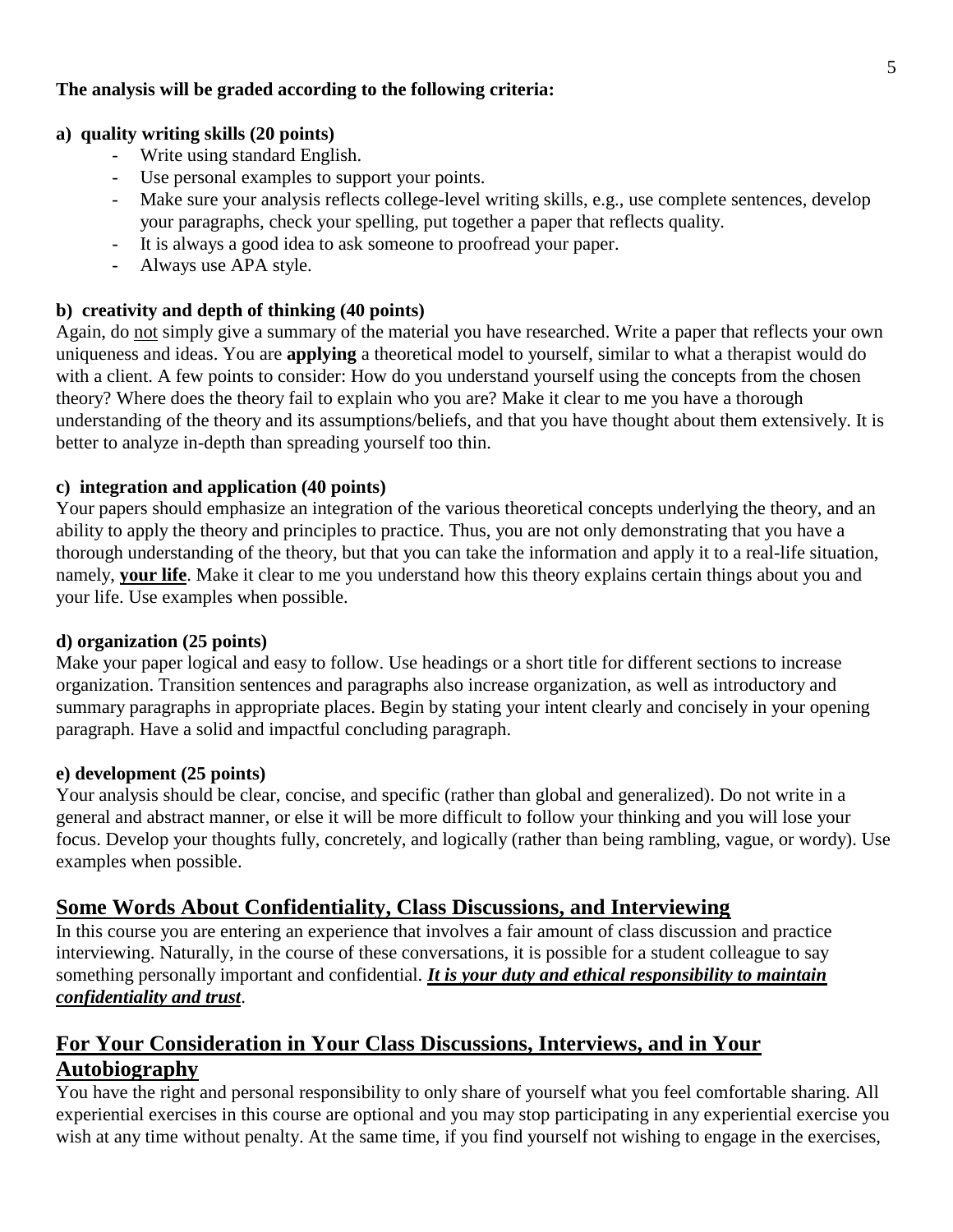# you may prefer to drop the course. **This course, by its very nature, is experientially oriented and involves self disclosure.**

Similarly, your autobiography/life history provides an avenue to disclose very personal information to a professor. You should carefully consider what you are comfortable sharing, and feel no pressure from me to disclose information that makes you feel particularly vulnerable. At the same time, you will gain more from the analytical portion of that exercise if you are willing to take a certain amount of risk. It is ultimately your decision to provide the boundaries around that which you will disclose to your classmates and professor.

### Resources for Assistance:

Student Counseling Services: (208) 792 – 2211, Sam Glenn 212 (free to all registered students) TAO (Therapy Assistance Online) [https://www.lcsc.edu/student-counseling/tao-therapy-assisted-online-self](https://www.lcsc.edu/student-counseling/tao-therapy-assisted-online-self-help)[help](https://www.lcsc.edu/student-counseling/tao-therapy-assisted-online-self-help)

# *Please See Me Privately if You Would Like to Discuss These Issues in More Detail.*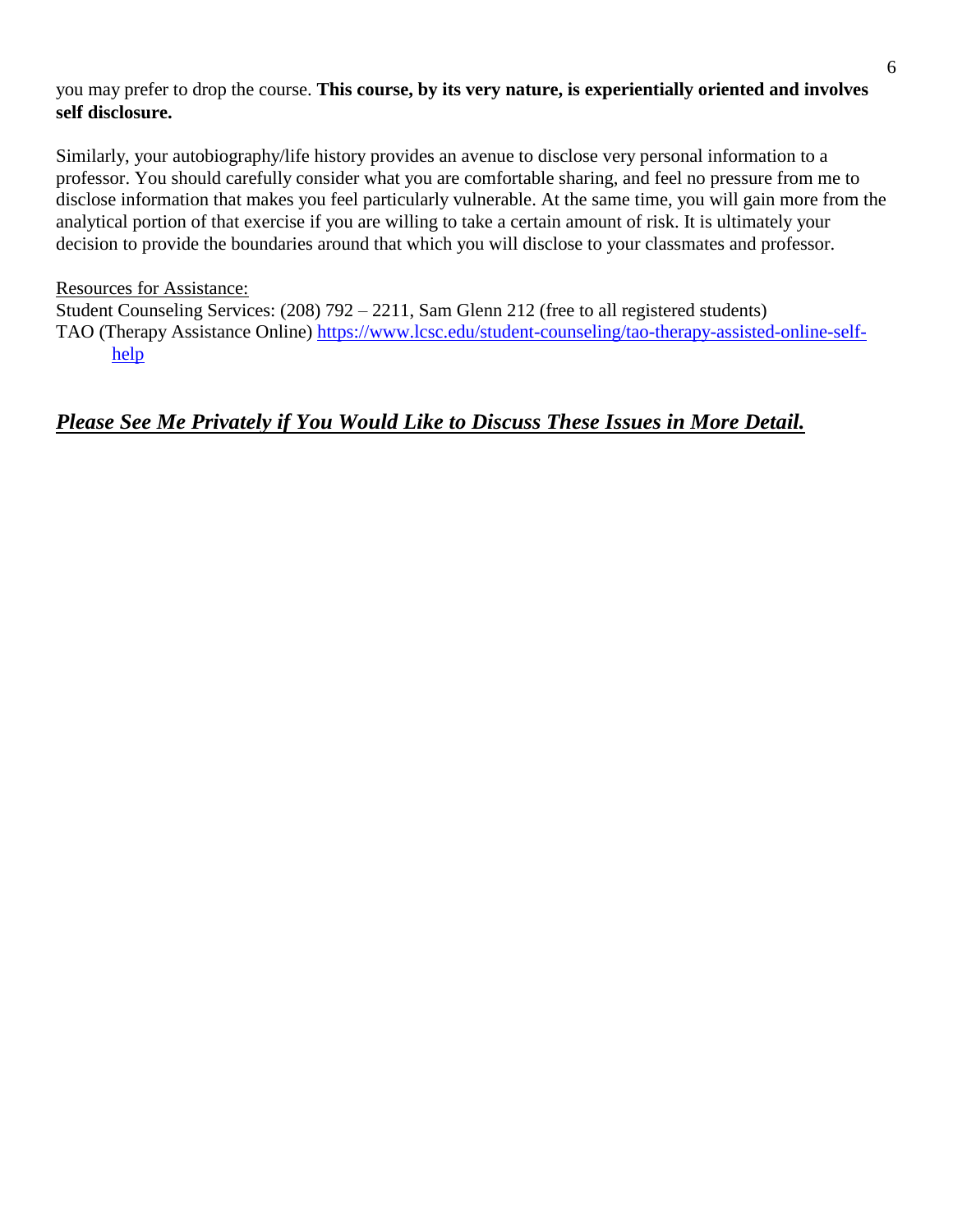# **Tentative Assigned Readings and Due Dates**

# **Please Complete Readings and Assignments Before Class**

**Week of**:

| <b>January 18:</b>  | Syllabus handout, introduction and overview<br><b>Corey, Chapter 1, p. 9 – 12</b> , Intake Interview and Stan's Autobiography                                                                                                                  |
|---------------------|------------------------------------------------------------------------------------------------------------------------------------------------------------------------------------------------------------------------------------------------|
| <b>January 24:</b>  | The counselor as a person and professional<br><b>Corey, Chapter 2</b><br>Supplemental Reading, Chapters 7 & 8, Between Therapist and Client, Michael Kahn                                                                                      |
| <b>January 31:</b>  | Ethical issues and becoming a knowledgeable consumer of psychotherapy services<br>Corey, Chapter 3                                                                                                                                             |
| <b>February 7:</b>  | Interviewing/psychosocial history taking, mental status exam, and diagnosis/issues with<br>the $DSM - 5$ . Issues of managed care will also be discussed<br><b>Supplemental reading from Foundations of Clinical and Counseling Psychology</b> |
| <b>February 14:</b> | Family systems therapy<br><b>Corey, Chapter 14</b>                                                                                                                                                                                             |
|                     | Family systems therapy<br>Supplemental reading, excerpt from Chapter 7, Handbook of Family Therapy, v. 1,<br>Family Systems Theory and Therapy, Michael Kerr.                                                                                  |
| <b>February 21:</b> | <b>No Class on Presidents' Day</b><br><b>Supplemental reading, Chapter 1, Satir Step by Step, Virginia Satir &amp; Michele</b><br><b>Baldwin</b>                                                                                               |
| <b>February 28:</b> | Person-Centered therapy<br><b>Corey, Chapter 7</b>                                                                                                                                                                                             |
| March 7:            | Person-Centered therapy (continued)                                                                                                                                                                                                            |
| <b>March 14:</b>    | Existential therapy<br>Corey, Chapter 6                                                                                                                                                                                                        |
|                     | Man's Search for Meaning, Viktor Frankl                                                                                                                                                                                                        |
| March 21:           | <b>Midterm Exam</b> (Corey text, Frankl book, supplemental reading, lecture)                                                                                                                                                                   |
| March 28:           | <b>Spring Break!</b>                                                                                                                                                                                                                           |
| April 4:            | Feminist therapy<br>Corey, Chapter 12                                                                                                                                                                                                          |